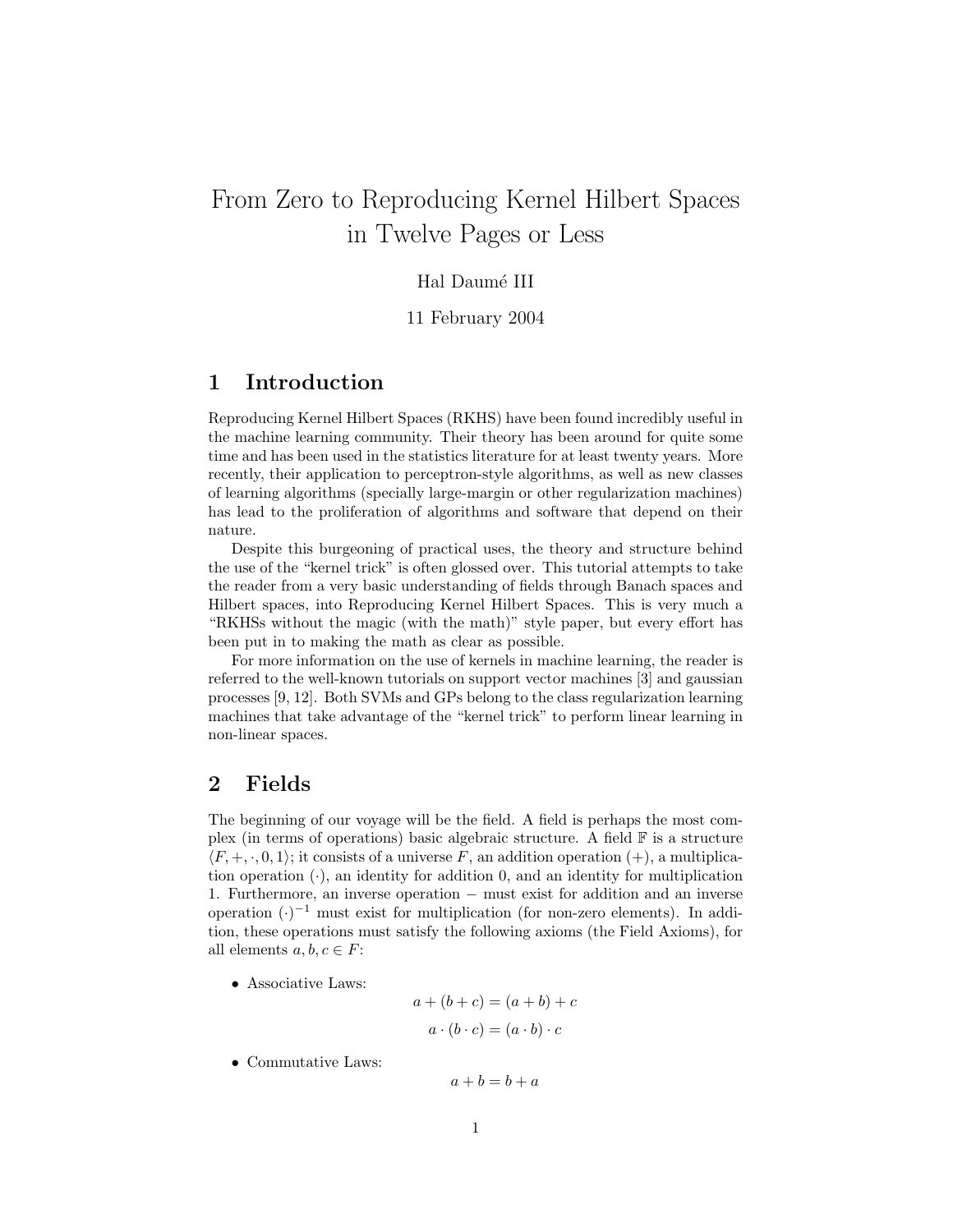$$
a \cdot b = b \cdot a
$$

• Distributive Laws:

 $a \cdot (b+c) = a \cdot b + a \cdot c$  $(a + b) \cdot c = a \cdot c + b \cdot c$ 

• Identity Laws:

$$
a + 0 = 0 + a = a
$$

$$
a \cdot 1 = 1 \cdot a = a
$$

• Inverse Laws:

$$
a + (-a) = (-a) + a = 0
$$
  
 $a \cdot a^{-1} = a^{-1} \cdot a = 1$  when  $a \neq 0$ 

Typically the  $\left(\cdot\right)$  will be omitted for multiplication, as is standard. Furthermore, we will write  $a - b$  for  $a + (-b)$  and  $a/b$  or  $\frac{a}{b}$  for  $a \cdot (b^{-1})$ .

# 2.1 Examples of Fields

The "smallest" well-known field is the rational field, Q. The reals R form a larger field than Q and the complex numbers also form a field. Most of our examples here will have to do with the reals, since they have other nice properties that we will find useful. Note that the integers are not a field, as they do not have a multiplicative inverse.

## 2.2 Ordered Fields

An ordered field  $\mathbb F$  is a field with a binary relation  $(\leq)$  that is a linear order. In particular, for any  $a, b, c \in F$ ,  $(<)$  must obey:

- Reflexive:  $a \leq a$
- Antisymetric:  $a \leq b \land b \leq a \Rightarrow a = b$
- Transitive:  $a \leq b \land b \leq c \Rightarrow a \leq c$
- Interaction of operations and ordering:
	- For all  $a, b, c \in \mathbb{F}$ , if  $a \leq b$  then  $a + c \leq b + c$
	- For all  $a, b \in \mathbb{F}$ , if  $0 \le a$  and  $0 \le b$  then  $0 \le a \cdot b$

As is standard, when  $a \leq b \land a \neq b$  we will write  $a < b$ .

All of the fields mentioned above  $(\mathbb{Q}, \mathbb{R} \text{ and } \mathbb{C})$  are ordered fields with the usual ordering.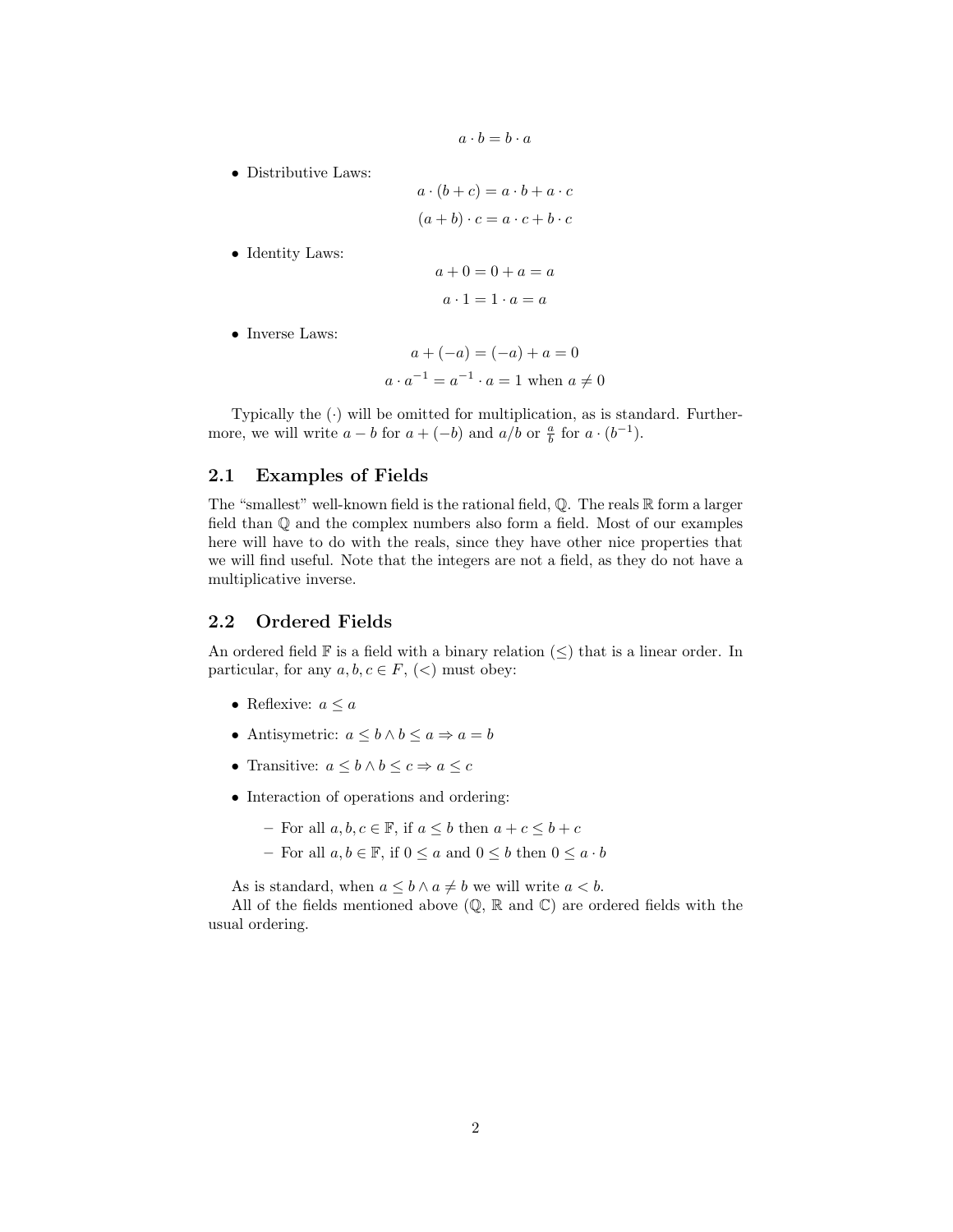# 2.3 Complete Ordered Fields

A complete ordered field is the first not completely straightforward structure we will encounter. Completeness is important to us because it enables us to define the notion of a limit. Informally, a space is complete if every (infinite) sequence of its elements that approaches a particular value has this value as it's "limit" and this limit is in the space itself.

The formal definition is that  $X$  is a complete space if every Cauchy sequence in  $X$  is convergent.

In order to get this, we need a notion of convergence, which means we need a notion of distance. Let  $d: X \times X \to R$  be a function that takes two elements of the field  $X$  and produces a "distance" between them; here  $R$  is the underlying universe of  $X$  (think: real numbers). This function must be a metric:

- Non-negativity:  $d(x, y) \geq 0$  for all  $x, y \in X$
- Coincidence:  $d(x, y) = 0$  if and only if  $x = y$  for all  $x, y \in X$
- Symmetry:  $d(x, y) = d(y, x)$  for all  $x, y \in X$
- Triangle inequality:  $d(x, z) \leq d(x, y) + d(y, z)$  for all  $x, y, z \in X$

A Cauchy sequence is a sequence  $\langle x_i \rangle_{i=0}^{\infty}$  such that for every real number  $\epsilon > 0$  we can find a natural number N such that  $d(x_n, x_m) < \epsilon$  whenever  $n, m > N$ . Here, d is a distance metric on X; for instance, when X is R,  $d(x, y) = |x - y|$ . This basically says that we can take an arbitrarily small value for  $\epsilon$  and are guarnteed that after some point  $(N)$ , all later values of x are no further apart than  $\epsilon$ .

The definition of a convergent sequence is very similar. A sequence  $\langle x_i \rangle_{i=0}^{\infty}$ is convergent in X if there is a point  $x \in X$  such that for every real number  $\epsilon > 0$  we can find a natural number N such that  $d(x, x_n) < \epsilon$  for all  $n > N$ . This says that for any convergent sequence, we can find some value  $x$  that is in the original space that is arbitrarily close to  $x_n$  for all n after a certain point.

By way of example,  $\mathbb Q$  is *not* a complete ordered field. For instance, the By way of example,  $\psi$  is *not* a complete ordered field. For instance, the sequence represnting the decimal expansion of  $\sqrt{2}$  is a Cauchy sequence in  $\mathbb Q$ which does not converge in  $\mathbb{O}$ . On the other hand,  $\mathbb{R}$  is a complete ordered field.

## 2.4 Isomorphisms

The concept of an isomorphism is prevalent in all areas of math. It is essentially a mapping between two objects that preserves all the relevant properties of those objects.

In the case of fields  $\mathbb F$  and  $\mathbb G$ , we say that  $\phi$  is an isomorphism between  $\mathbb F$ and G if  $\phi$  is a function from  $F \to G$  and  $\phi$  obeys certain properties:

- Injective (one-to-one): for all  $f, f' \in F$ ,  $\phi(f) = \phi(f')$  implies that  $f = f'$ (i.e., there is at most one element in  $F$  which maps to a single element in  $G$ ).
- Surjective (onto): for all  $g \in G$  there exists  $f \in F$  such that  $\phi(f) = g$  (i.e., there is at least one element in  $F$  which maps to a single element in  $G$ ). The combination of these first two properties states that  $\phi$  is a bijection.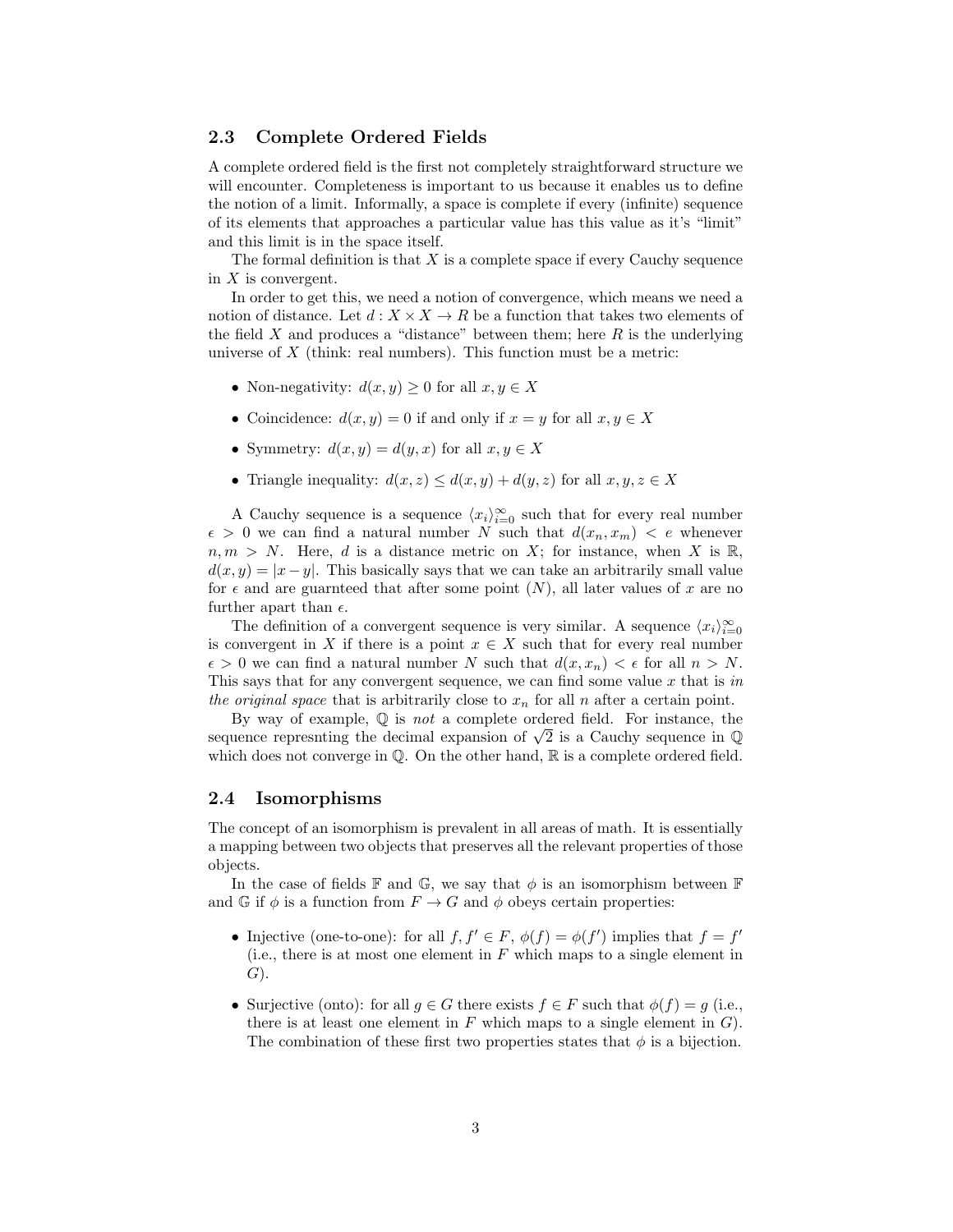• Preservation: basically,  $\phi$  preserves operations. That is, for example,  $\phi(a+b) = \phi(a) + \phi(b)$  and  $\phi(ab) = \phi(a)\phi(b)$ . The image of the indentities of  $F$  must be the identities of  $G$ .

Extending the notion of isomorphism to ordered fields simply involves adding a clause to the preservation statement that  $\phi$  preserves relative ordering. It is worth noting that  $\mathbb R$  is the unique (up to isomorphism) complete ordered field (i.e., for any complete ordered field  $\mathbb{F}$ , we can find an isomorphism  $\phi$  between  $\mathbb{F}$ and  $\mathbb{R}$ ).

# 2.5 Further Reading

Almost any book on algebra will describe the above topics in much more detail, together with various theorems and proofs about them. I am rather partial to [5] as a reference, but [7] (and others) will also contain this information.

For the more foundationally-inclined, several books on set theory and logic will describe the construction of  $\mathbb R$  as a complete field, beginning from axiomatic set theory (typically the Zermelo-Frankel axioms). My personal favorite is [6], but [10] also describes this process in the first few sections.

# 3 Vector Spaces

A vector space is, in short, a space that contains elements called "vectors" and supports two kinds of operations: addition of vectors and multiplication by scalars. The scalars are drawn from some field and the vector space is a vector space over that field.

More formally, let  $\mathbb F$  be a field.  $\mathbb V$  is a vector space over  $\mathbb F$  if  $\mathbb V$  is a structure of the form  $\langle V, \mathbb{F}, \oplus, \otimes, \ominus, 0_{V} \rangle$  consisting of a universe V, a vector addition operation ⊕, a scalar multiplication operation ⊗, a unary additive inverse operation  $\Theta$  and an identity element  $0_{V}$ . This structure must obey the following axioms for any  $u, v, w \in V$  and  $a, b \in F$ :

- Associative Law:  $(u \oplus v) \oplus w = u \oplus (v \oplus w)$
- Commutative Law:  $u \oplus v = v \oplus u$
- Inverse Law:  $u \oplus (\ominus u) = 0_{\mathbb{V}}$
- Identity Laws:

$$
0_{\mathbb{V}} \oplus u = u
$$

$$
1 \otimes u = u
$$

• Distributive Laws:

$$
a \otimes (b \otimes u) = (ab) \otimes u
$$

$$
(a+b) \otimes u = a \otimes u \oplus b \otimes u
$$

As is standard, we will omit  $\otimes$  and write  $a \otimes u$  as au and will write  $\oplus$  as + and  $\ominus$  as −. We will write 0 for 0<sub>V</sub> (context should be sufficient to distinguish this from  $0 \in \mathbb{F}$ ) and  $u \oplus (\ominus v)$  as  $u - v$ .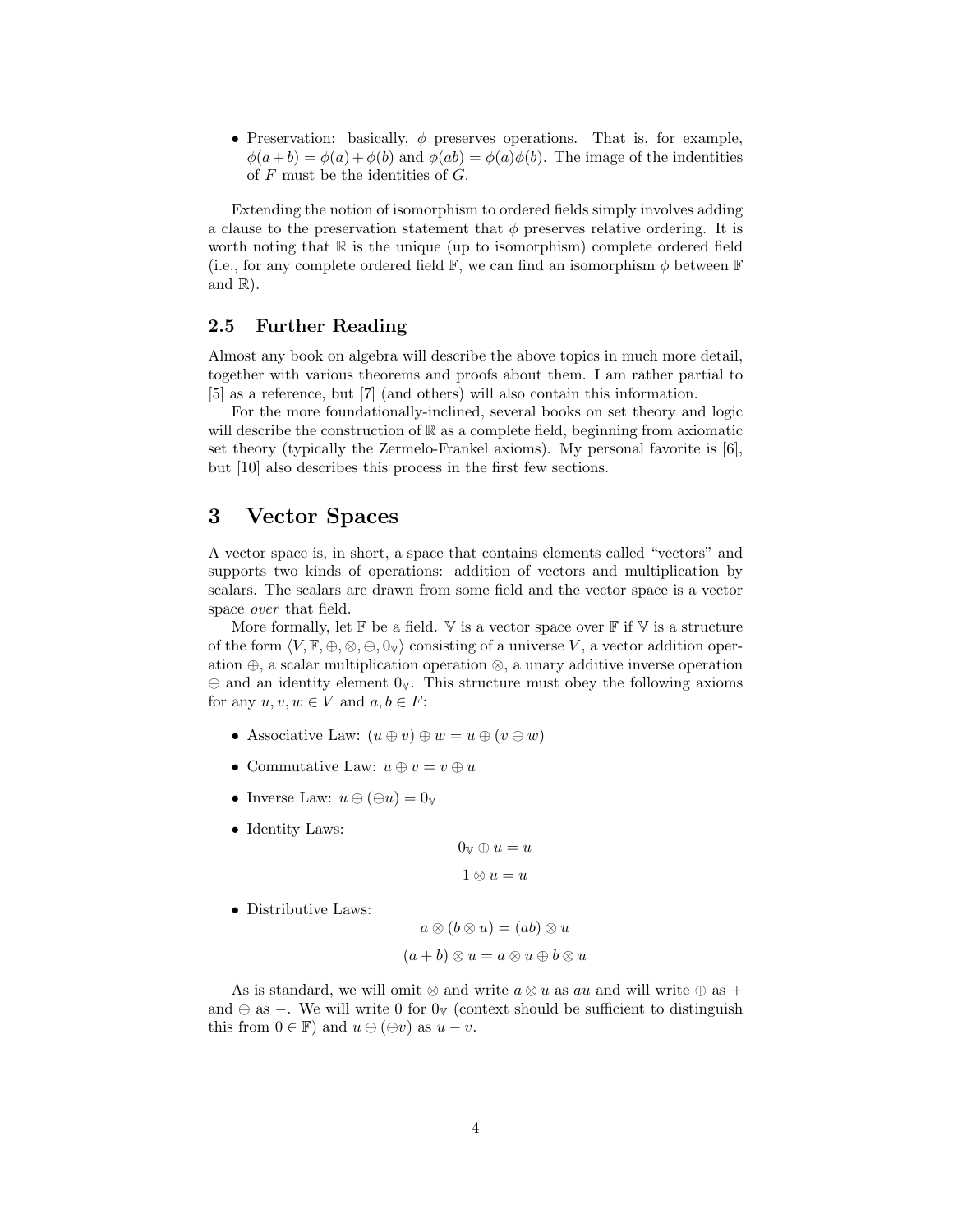# 3.1 Examples

The simplest example of a vector space is just  $\mathbb R$  itself, which is a vector space of R. Vector addition and scalar multiplication are just addition and multiplication on  $\mathbb{R}$ . A slightly more complex, but still very familiar example is  $\mathbb{R}^n$ , n-dimensional vectors of real numbers. Addition is defined point-wise and scalar multiplication is defined by multiplying each element in the vector by the scalar (using standard multiplication in R).

Another example is  $\mathbb{R}^{\mathbb{R}}$ , the set of functions from  $\mathbb{R} \to \mathbb{R}$ . We can define addition and multiplication point-wise, by  $(fg)(x) = f(x)g(x)$  and  $(af)(x) =$  $af(x)$  for  $f, g \in \mathbb{R}^{\mathbb{R}}$  and  $a \in \mathbb{R}$ . This is therefore a vector space over  $\mathbb{R}$ . In fact, for any reasonable space,  $X$  (i.e., one which has a distance metric  $d$  defined – a so-called metric space), the set  $\mathbb{R}^X$  of functions from  $X \to \mathbb{R}$  is a vector space over  $\mathbb R$  with addition and multiplication defined as above. In particular, X could be  $\mathbb{R}^n$ .

Taking all functions from  $X$  to  $\mathbb R$  is often admitting too many "weird" things, so we will typically limit ourselves to continuous functions. Recall that a function  $f: X \to \mathbb{R}$  is continuous at a point  $x_0 \in X$  if for every  $\epsilon > 0$  we can find a  $\delta > 0$  such that  $d(x, x_0) < \delta$  implies  $|f(x) - f(x_0)| < \epsilon$ . A function is continuous if it is continuous everywhere. The set of continuous functions from X to  $\mathbb R$  is commonly denoted  $C(X)$  and forms a vector space over  $\mathbb R$  using the usual definitions of addition and scalar multiplication.

# 3.2 Further Reading

Most books on algebra or analysis will cover the definition of vector spaces (sometimes called modules). From an algebraic perspective, [5] is a good start, though vector spaces are introduced very late. From an analytical perspective, I am rather fond of [8], though there are of course many other great texts.

# 4 Banach Spaces

A Banach space is a complete vector space V endowed with a method of calculating the "size" of vectors in V. This is called the norm and the norm of  $v \in V$ is written  $||v||$ . Often a single vector space will have multiple norms, in which case we will write  $||v||_{(.)}$  with  $(\cdot)$  replaced with a reasonable identifier to specify which norm we are talking about. If  $V$  is finite, there is at most one norm, but for infinite V there are often many.

## 4.1 Complete Vector Spaces

Just as we have defined a field to be complete if every Cauchy sequence is convergent, so we also define a complete vector space. The definition is the same, with the exception that the distance metric  $d(x, y)$  is replaced by  $||x-y||$ , where  $|| \cdot ||$  is a suitable norm.

# 4.2 Norms

A norm is a function on a vector space  $\mathbb V$  over  $\mathbb R$  from V to  $\mathbb R$  satisfying the following properties for all  $u, v \in V$  and all  $a \in \mathbb{R}$ :

• Non-negative:  $||u|| \geq 0$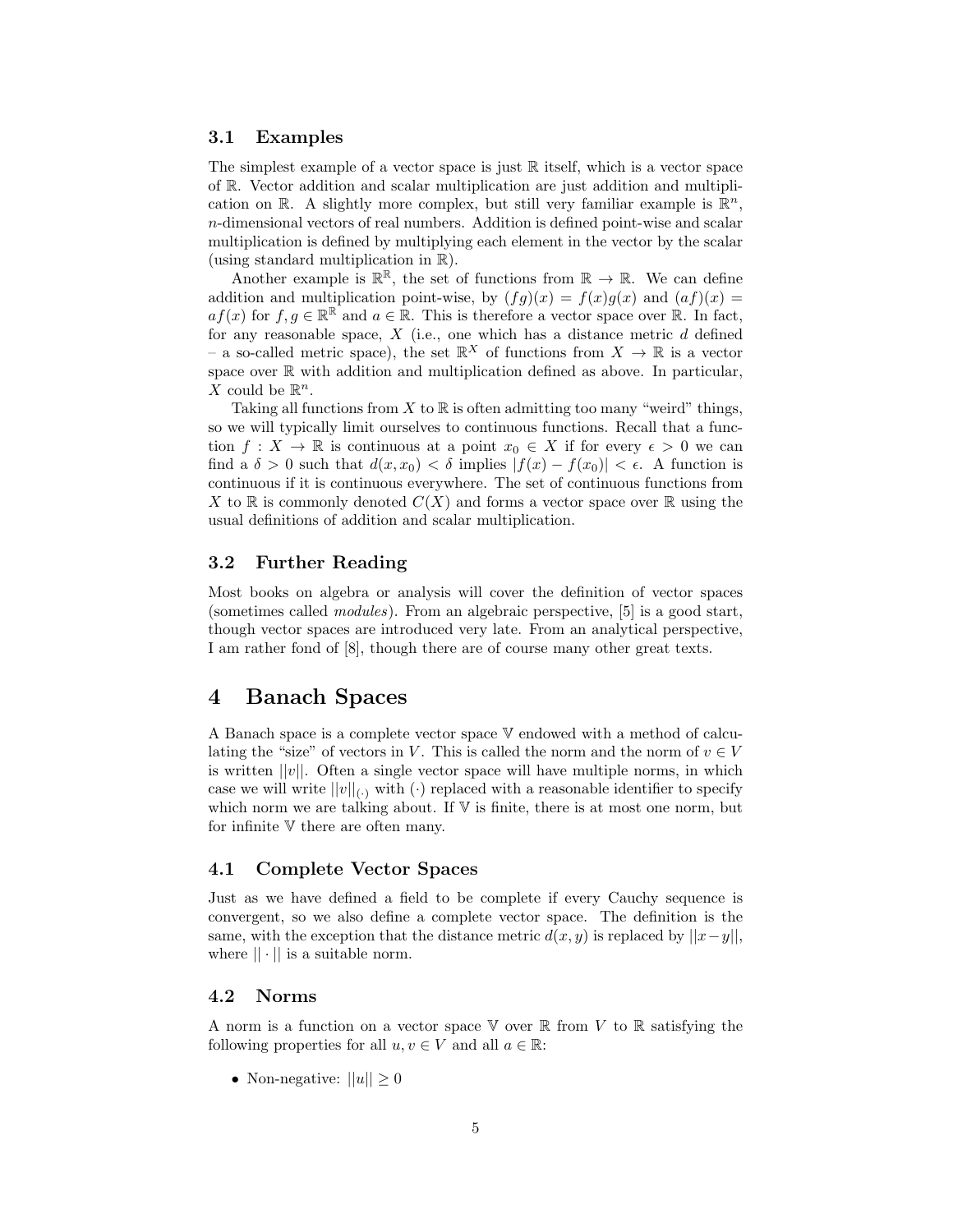- Strictly positive:  $||u|| = 0$  implies  $u = 0$
- Homogenous:  $||au|| = |a|| ||u||$
- Triangle inequality:  $||u + v|| \le ||u|| + ||v||$

# 4.3 Examples

As we have seen,  $\mathbb R$  is a complete vector space over  $\mathbb R$ , which makes it a suitable candidate for being a Banach space. The most common norm for  $\mathbb R$  is the absolute norm:  $||x|| = |x|$ .

It is easy to see that  $\mathbb{R}^n$  is a complete vector space over  $\mathbb R$  for any  $n > 0$ . There are several (actually an infinite number) of norms we can define on  $\mathbb{R}^n$ . The Euclidean-norm (also called the 2-norm) is defined as:

$$
||\langle x_i \rangle_{i=1}^n||_2 = \sqrt{\sum_{i=1}^n x_i^2}
$$

In general, we define the *p*-norm (for  $p \geq 1$ ) in  $\mathbb{R}^n$  by:

$$
||\langle x_i \rangle_{i=1}^n||_p = \left(\sum_{i=1}^n |x_i|^p\right)^{\frac{1}{p}}
$$

The 1 norm is also called the sum norm. The maximum norm, or the  $\infty$ norm, is defined by:

$$
||\langle x_i \rangle_{i=1}^n||_{\infty} = max\{|x_1|, |x_2|, \ldots, |x_n|\}
$$

#### 4.3.1 Infinite Sequences

Certain sequences of infinite length, often denoted  $\mathbb{R}^{\leq \omega}$  or  $\mathbb{R}^{\infty}$  also form a Banach space. Norms here are defined similarly to the case of sequences of finite length; however, in order to ensure completeness, we need to make sure that these sequences don't diverge under summing. For a positive integer  $p$ , we define the  $l_p$  space as:

$$
l_p = \left\{ \langle x_i \rangle_{i=0}^{\infty} : \sum_{i=0}^{\infty} |x_i|^p < \infty \right\}
$$

Given this definition, we define a norm on  $l_p$  ("little ell p") by:

$$
||\langle x_i \rangle_{i=0}^{\infty}||_{l_p} = \left(\sum_{i=0}^{\infty} |x_i|^p\right)^{\frac{1}{p}}
$$

#### 4.3.2 Norms on Function Spaces

For continuous functions from X to  $\mathbb R$  (i.e.,  $C(x)$ ), the natural norm (called the uniform norm or the sup norm) is defined by:

$$
||f||_{sup} = \sup_{x \in X} |f(x)|
$$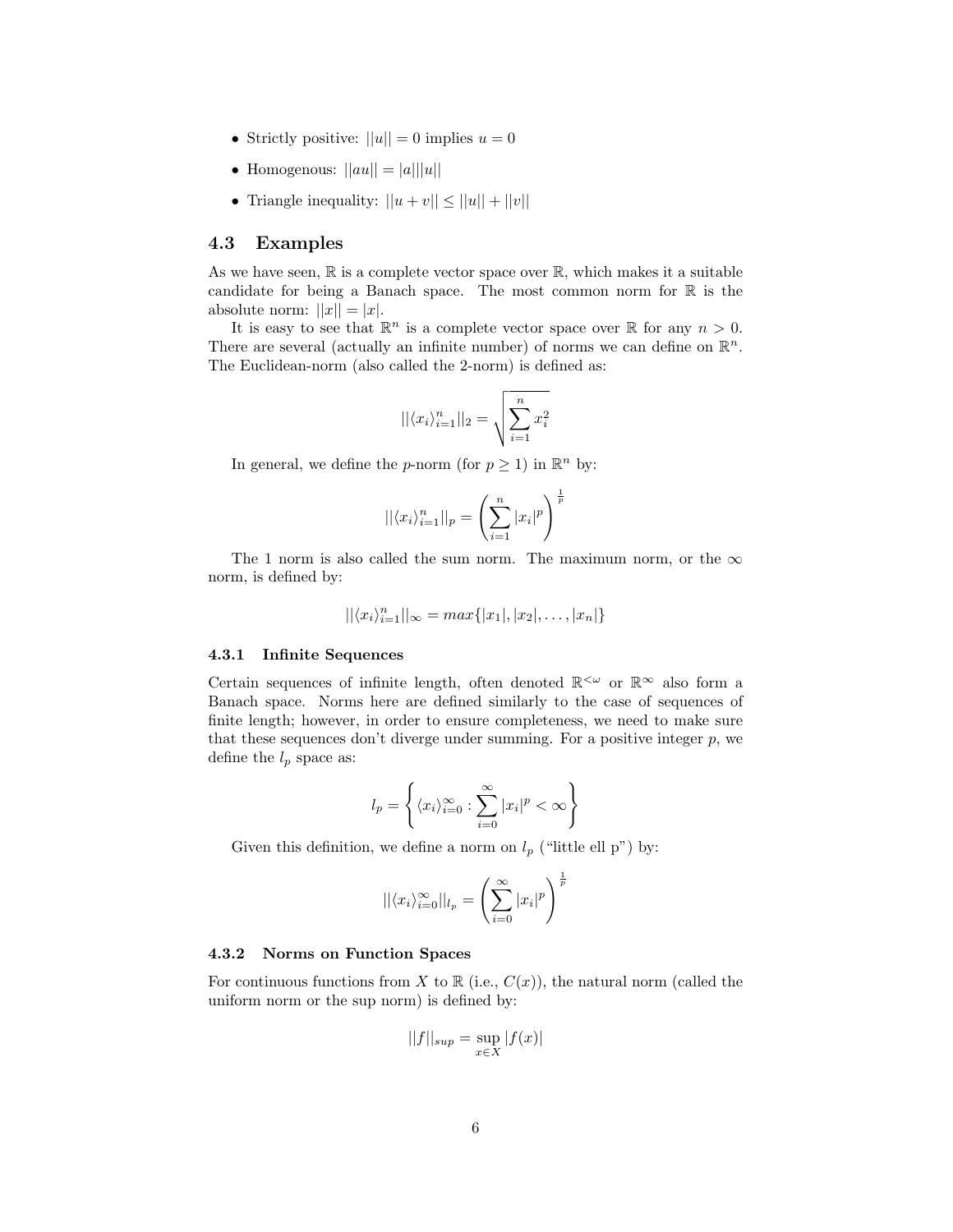I.e., this is the highest (supremum) value that  $f$  takes on all of  $X$ . This is analogous to the  $\infty$  norm defined above for sequences and is also denoted  $\|\cdot\|_{\infty}$ .

We will define the notion of an  $L_p$  ("ell p") over functions from  $\mathbb{R}^n$  to  $\mathbb{R}$ . A more general notion is possible, but needs too much in the way of background knowledge, which we elect not to go in to. Using the standard notion of integration of  $\mathbb{R}^n$ , we define:

$$
L_p = \{ (f: \mathbb{R}^n \to \mathbb{R}) : \int_{-\infty}^{\infty} |f^p(x)| \, \mathrm{d}x < \infty \}
$$

We define a norm on  $L_p$  by:

$$
||f||_{L_p} = \left(\int_{-\infty}^{\infty} |f^p(x)| \mathrm{d}x\right)^{\frac{1}{p}}
$$

It is relatively easy to see that this satisfies the needed requirements.

## 4.4 Further Reading

The definition and properties of  $l_p$  and  $L_p$  spaces can be found in most texts on analysis; I favor [8], but [1] also contains the relevant information. These books will all define the norm general notion of  $L_p$ , based on the theory of measures, which essentially extends integration to metric spaces other than  $\mathbb{R}$ . A good general reference for measure theory is [4].

# 5 Hilbert Spaces

A Hilbert space is a Banach space further endowed with a dot-product operation. We will typically denote Hilbert spaces by  $\mathcal{H}$ . For elements  $u, v \in \mathcal{H}$ , we will write the dot product of u and v either as  $\langle u, v \rangle_{\mathcal{H}}$  or, when it is clear by context that the dot product is taking place in  $\mathcal{H}$ , either  $\langle u, v \rangle$  or simply  $u \cdot v$ . For when  $\mathcal H$  is a vector space over  $\mathbb F$ , then the result of the dot product will be an element in F. Since we will typically deal with  $\mathbb{F} = \mathbb{R}$ , the result of dot products will be real numbers. The dot product operation must satisfy a few properties, for all  $u, v, w \in \mathcal{H}$  and all  $a \in \mathbb{F}$ :

- Associative:  $(au) \cdot v = a(u \cdot v)$
- Commutative:  $u \cdot v = v \cdot u$
- Distributive:  $u \cdot (v + w) = u \cdot v + u \cdot w$

Given a complete vector space  $V$  with a dot product  $\langle \cdot, \cdot \rangle_V$ , we can easily define a norm on V by  $||u||_V = \sqrt{\langle u, u \rangle}$ , thus making this space into a Banach space and therefore into a full Hilbert space. It is not the case (as we shall shortly see) that all Banach spaces can be made into Hilbert spaces.

# 5.1 Examples

As usual,  $\mathbb{R}$  and  $\mathbb{R}^n$  are both Hilbert spaces. In the latter case, the dot product is defined by:

$$
\langle x, y \rangle_{\mathbb{R}^n} = \sum_{i=1}^n x_i y_i
$$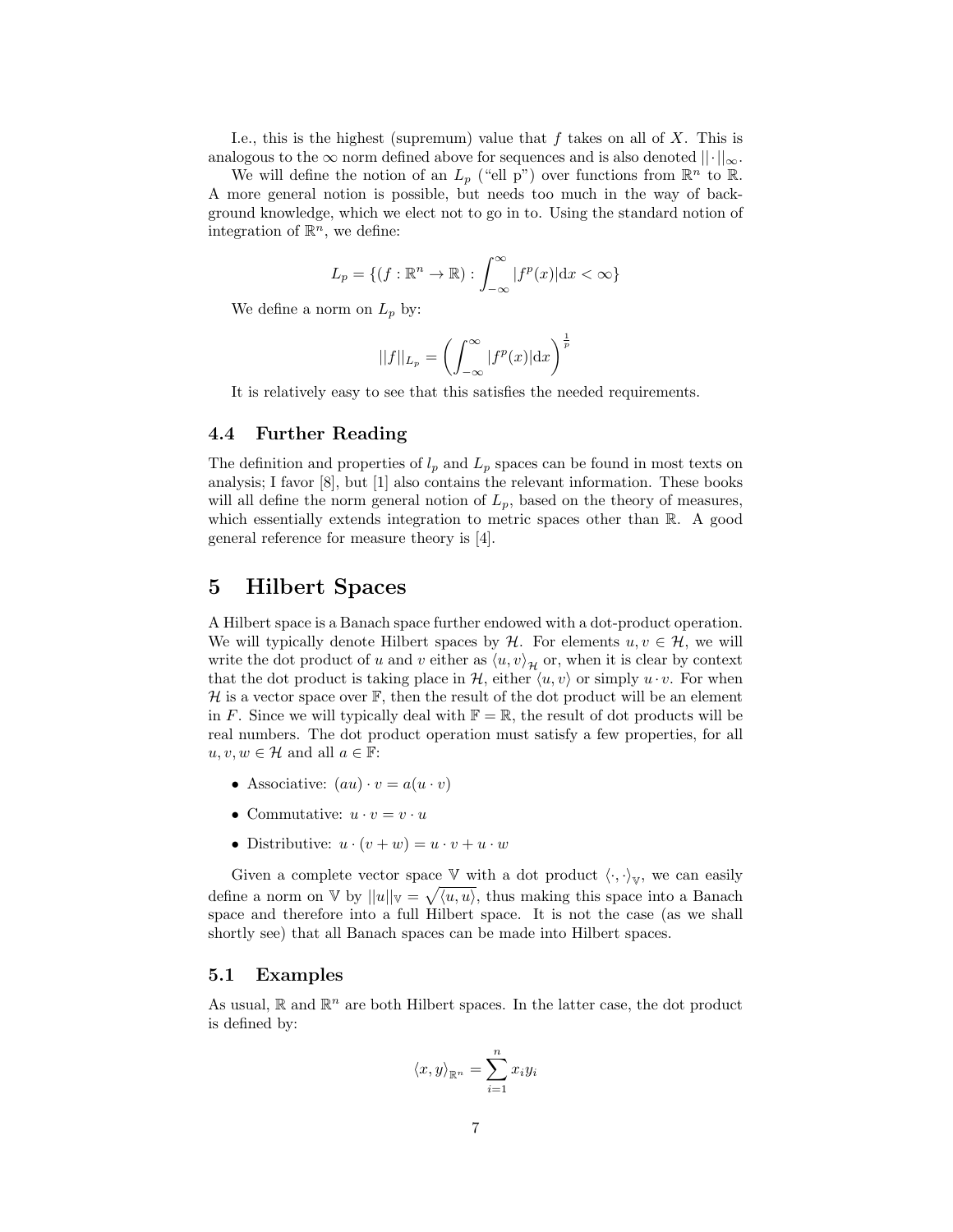A similar definition is given for infinite sequences. We can similarly define a dot product of functions from  $\mathbb{R}^n$  to  $\mathbb{R}$ :

$$
\langle f, g \rangle = \int_{-\infty}^{\infty} f(x)g(x) \mathrm{d}x
$$

As you can see, both of these dot product definitions induce the 2 norm on their respective spaces. However, it can be seen (though we won't show it) that there is no dot product corresponding to  $l_p$  or  $L_p$  spaces for  $p \neq 2$ .

# 5.2 Further Reading

Any text which discusses Banach spaces will also discuss Hilbert spaces; as before, see [8].

# 6 Reproducing Kernel Hilbert Spaces

This section is the goal of this tutorial and will thus be the most in-depth of all. In case you skipped directly here, or if you need a quick refresher, let's first recall what we've done up until now.

## 6.1 Refresher

We first defined a field, which is a space that supports the usual operations of addition, subtraction, multiplication and division. We imposed an ordering on the field and described what it means for a field to be complete (this will become important soon – if you missed this section, reread it). We then defined vector spaces over fields, which are spaces that interact in a friendly way with their associated fields. We defined complete vector spaces and extended them to Banach spaces by adding a norm. Banach spaces were then extended to Hilbert spaces with the addition of a dot product.

# 6.2 Reproducing Kernels

A Reproducing Kernel Hilbert Space (RKHS) again builds on a Hilbert space  $H$  and requires that all Dirac evaluation functionals in  $H$  are bounded and continuous (though one implies the other). We will define these concepts in order.

For now, we will assume that  $\mathcal H$  is the  $L_2(X)$  space of functions from X to  $\mathbb R$  for some measurable X (typically X will be  $\mathbb R^n$  for some n). For an element  $x \in X$ , a Dirac evaluation functional at x is an functional  $\delta_x \in \mathcal{H}$  such that  $\delta_x(f) = f(x)$ . In our case, x will be some vector a real numbers and f will be a function from this vector space into R. Then  $\delta_x$  is simply a function which maps f to the value f has at x. Thus,  $\delta_x$  is a function from  $(\mathbb{R}^n \to \mathbb{R})$  into  $\mathbb{R}$ .

To say that  $\delta_x$  is bounded means that there is a constant  $M > 0 \in \mathbb{R}$  such that for all  $f \in \mathcal{H}, ||\delta_x f|| \leq M||f||$ . Note that the first norm is the norm in  $\mathbb R$  and thus is just the absolute value. The second norm is the norm in  $L_2$  and is thus the integral equation from before. Expanding this by the definition of  $\delta_x$ , we get that we require that there is an M such that for all  $x \in \mathbb{R}^n$ , for all  $f \in \mathcal{H}, |f(x)| \leq M \int f(x) dx.$ 

This is a somewhat technical definition, but it is easy to verify for the spaces we care about. The importance of it is due to the Riesz representation theorem,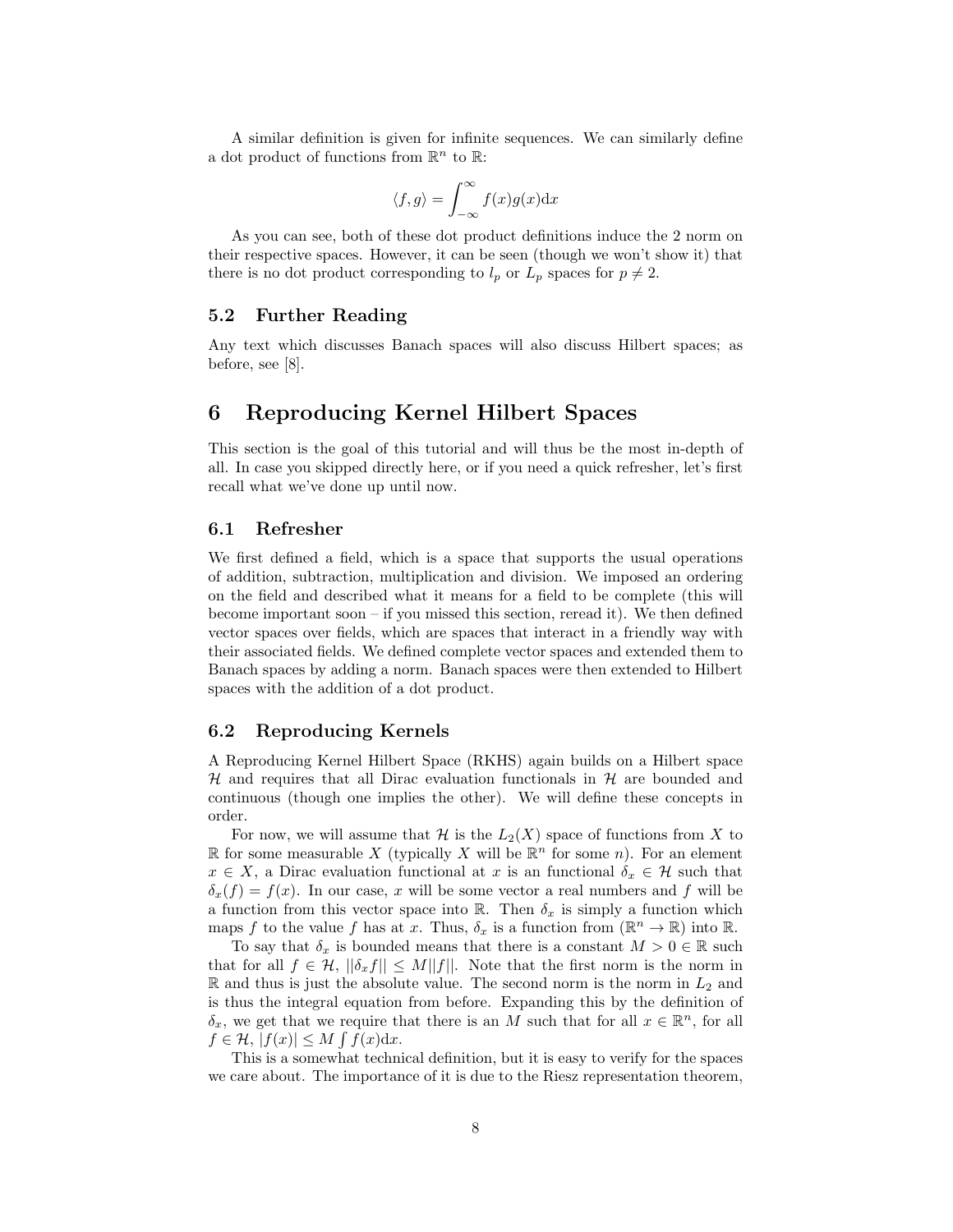which states that if  $\phi$  is a bounded linear functional (conditions satisfied by the Dirac evaluation functionals) on a Hilbert space  $H$ , then there is a unique vector u in H such that  $\phi f = \langle f, u \rangle_{\mathcal{H}}$  for all  $f \in \mathcal{H}$ .

Translating this theorem back into Dirac evaluation functionals, we get that for each  $\delta_x$ , there is a unique vector (which we will denote  $k_x$ ) in H such that  $\delta_x f = f(x) = \langle f, k_x \rangle_{\mathcal{H}}$ . Using this, we can define the Reproducing Kernel K for H by:  $K(x, x') = (k_x, k_{x'})_{\mathcal{H}}$ , where  $k_x$  and  $k_{x'}$  are respectively the unique representatives of  $\delta_x$  and  $\delta_{x'}$ .

The property of reproducing kernels that we need is that  $\langle f, K(x, x') \rangle_{\mathcal{H}} =$  $f(x')$ . Furthermore,  $k_x$  is defined to be the function  $y \mapsto K(x, y)$  and thus  $\langle K(x, \cdot), K(y, \cdot) \rangle_{\mathcal{H}} = K(x, y)$ . This is why they are called reproducing kernels.

# 6.3 Positive Definiteness

We will take a short break from reproducing kernels and define what it means for a function to be positive definite. This is a simple extension of the definition with the same name for matrices. A symmetric function  $K$  is positive definite if for any  $L_2$  function f (other than the zero function), we have that:

$$
\int \int f(x)K(x, x')f(x')\mathrm{d}x\mathrm{d}x' > 0
$$

This generalizes the definition for matrices since it implies that for any finite subset of X, we get that the matrix K defined by  $(\mathcal{K})_{i,j} = K(x_i, x_j)$  is positive definite. It turns out that all reproducing kernels are positive definite.

## 6.4 Creating RKHSs

We have seen that all reproducing kernels are positive definite; in fact, any positive definite function is a reproducing kernel for some RKHS, a concept we will make more formal now.

Essentially, we will assume we have a p.d. kernel  $K$  and will show how to fashion a RKHS  $\mathcal{H}_K$  such that K is the reproducing kernel on  $\mathcal{H}$ . It turns out that for a given  $K$ ,  $\mathcal{H}_K$  is unique up to isomorphism. The construction is fairly straightforward. First we define the universe V of  $\mathcal H$  and then define a dot product on it. This will induce a norm and thus give us an RKHS. It will be easy to show that  $K$  is the reproducing kernel of this RKHS. We assume that  $K$  is a kernel over  $X$ .

We define the universe V of  $\mathcal{H}_K$  first by taking  $S = \{k_x : x \in X\}$ , where  $k_x$ is the function such that  $k_x(y) = K(x, y)$  and then defining V to be the set of all linear combinations of elements from  $S$ . Therefore, each element of  $V$ , the universe of  $\mathcal{H}_K$ , can be written as  $\sum_i \alpha_i k_x$ . We define the dot product on  $\mathcal{H}_K$ by:

$$
\langle k_x, k_y \rangle_{\mathcal{H}_K} = \left\langle \sum_i \alpha_i k_{x_i}, \sum_i \beta_i k_{y_i} \right\rangle_X
$$

for some vectors  $\alpha$  and  $\beta$ . Due to the reproducing property of K, we can write this dot product in  $X$  by:

$$
\sum_{i} \sum_{j} \alpha_{i} \beta_{j} K(x_{i}, y_{j})
$$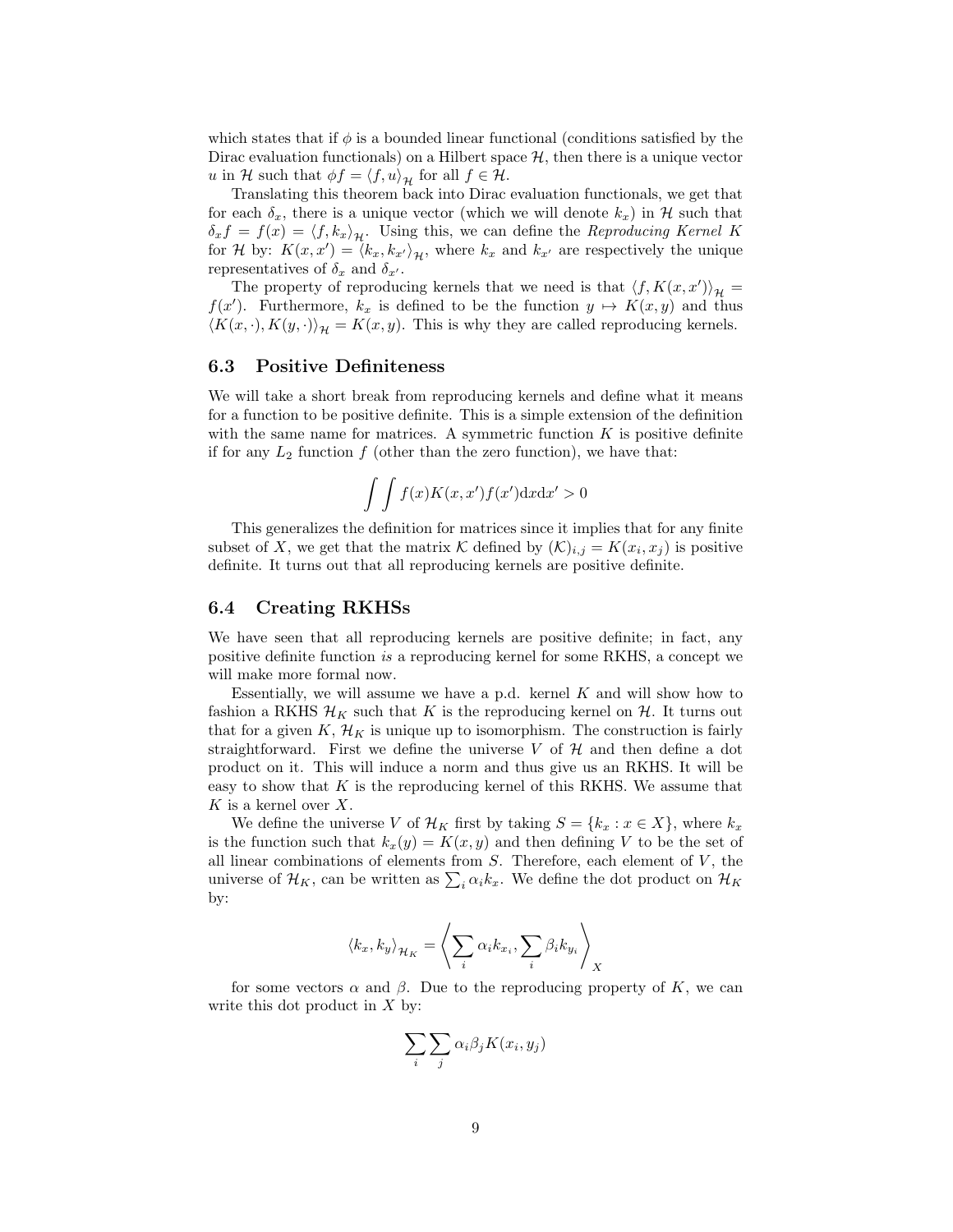We should note that  $V$  is not necessarily complete. However, we can force it to be complete by simply taking all Cauchy sequences over V and adding their limits. Importantly, we can write the differences of functions from  $V$  pointwise, as can be seen:

$$
|f_n(x) - f_m(x)| = |K(x, \cdot), f_n - f_m| \le K(x, x) ||f_n - f_m||_2
$$

Because of this, we can just take pointwise limits and add them to  $V$ .

We now need to define the dot product operation on  $\mathcal{H}_K$ . In order to do this, we need to ensure that  $K$  is continuous and doesn't diverge, namely:

$$
\int \int K^2(x, x') \mathrm{d}x \mathrm{d}x' < \infty
$$

This property is known as finite trace. It is worth noting, though beyond the scope here, that if  $K$  does not have a finite trace, we can restrict ourselves to a specific subset of the space  $X$  and ensure that  $K$  has finite trace on that subspace.

In order to define the dot product, we need to introduce the concept of eigenfunctions.

#### 6.4.1 Eigenfunctions

An eigenfunction is the functions-space equivalent of an eigenvector. Recall from linear algebra that an eigenvector of a matrix  $M$  is a vector  $v$  such that  $vA = \lambda v$  for some scalar  $\lambda$ .  $\lambda$  is then called the corresponding eigenvector.

A similar statement can be made about functions. Suppose  $K$  is a kernel; then,  $\phi$  is an eigenfunction of K if:

$$
\int K(x, x')\phi(x')\mathrm{d}x' = \lambda\phi(x')
$$

for all  $x$ . In dot product notation, this corresponds to the notion that  $\langle K(x, \cdot), \phi \rangle_X = \lambda \phi$ , which is nearly an identical statement to the one for matrices.

The Mercer-Hilbert-Schmit theorems state that if  $K$  is a positive definite kernel (that is continuous with finite trace), then there exists an infinite sequence of eigenfunctions  $\langle \phi_i \rangle_{i=0}^{\infty}$  and eigenvalues  $\lambda_i$  with  $\lambda_1 \geq \lambda_2 \geq \ldots$  of K, and that we can write  $K$  as:

$$
K(x, x') = \sum_{i=0}^{\infty} \lambda_i \phi_i(x) \phi_i(x')
$$

This is analogous to the expression of a matrix in terms of of its eigenvectors and eigenvalues, except in this case we have functions and an infinity of them.

#### 6.4.2 Defining the Dot Product

We now will assume that for our kernel K, we have out set of eigenfunctions  $\phi_i$ and eigenvalues  $\lambda_i$ . For  $y \in L_2$ , we will denote y in terms of its coefficients in the eigenfunctions:

$$
y_i = \langle y, \phi_i \rangle_{L_2} = \int y(x) \phi_i(x) dx
$$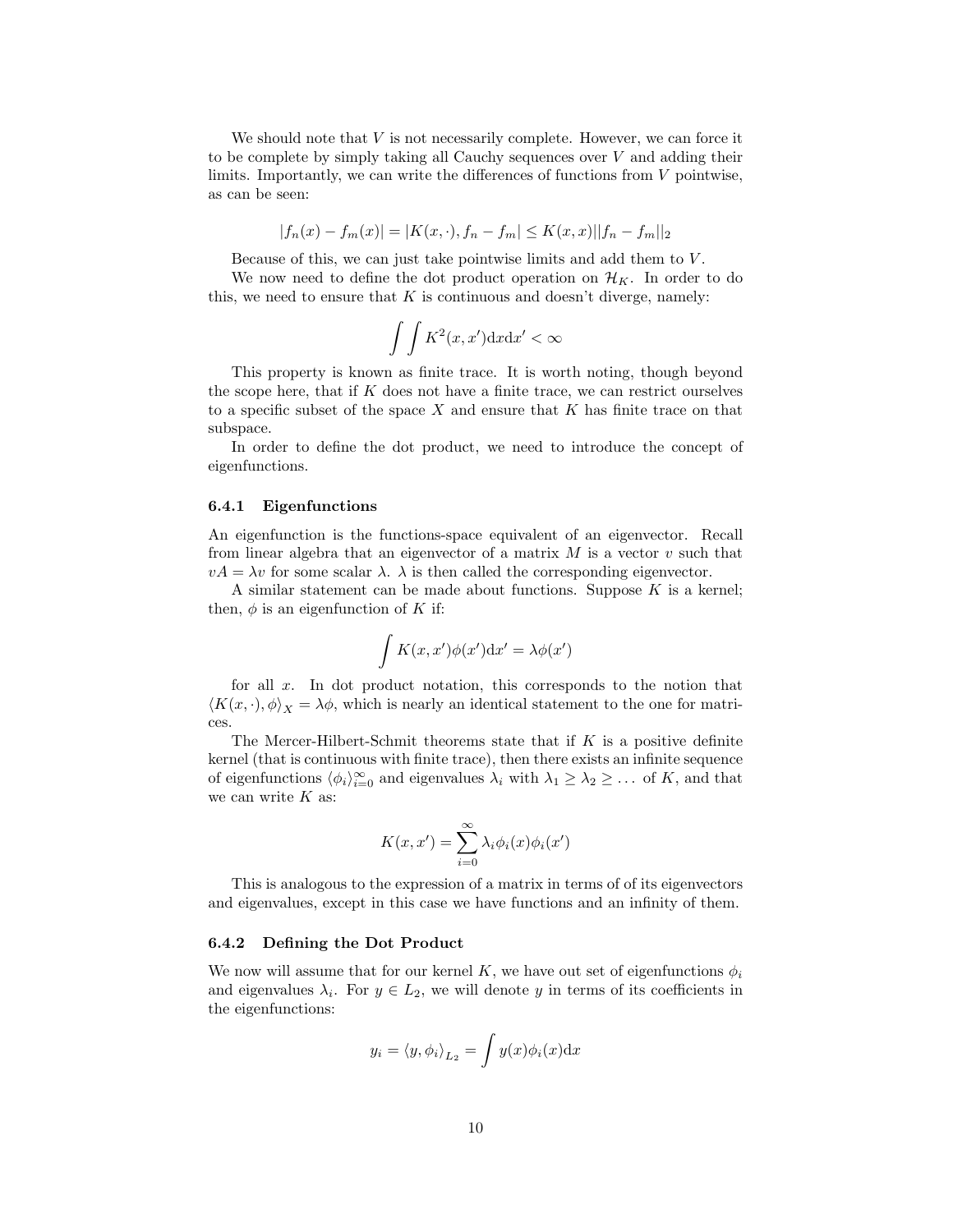It is a basic result of Fourier analysis that such a representation exists and is unique. Given all this, we are ready to define our inner product:

$$
\langle y,y' \rangle_{\mathcal{H}_K} = \sum_{i=0}^\infty \frac{y_i y'_i}{\lambda_i}
$$

Though it may seem very round-about, this is very similar to the definition of a dot product in  $\mathbb{R}^n$ . In  $\mathbb{R}^n$  we will choose *n*-many basis vectors,  $e_i$ , such that all entries in  $e_i$  are zero, except for the *i*th component, which is 1. This is the standard orthonormal basis for  $\mathbb{R}^n$ . In this case, the corresponding eigenvalues are all  $\lambda_i = 1$ . Just as above, we can identify any vector y in  $\mathbb{R}^n$  as a linear combination of the  $e_i$ s, with coefficients  $y_i$  as we did above for eigenfunctions. The dot product expression in  $\mathbb{R}^n$  is the identical to the above, with the exception that the sum is now finite, from 1 to  $n$ .

#### 6.5 Feature Spaces

We have seen just now that given a p.d. kernel  $K$  over  $X$ , we can find a Hilbert space  $H$  with reproducing kernel K. We will now show that in addition to finding H, we can find a feature function  $\Phi: X \to \mathcal{H}$  such that:

$$
K(x,x')=\langle \Phi(x),\Phi(x')\rangle_{\mathcal{H}}
$$

This property is really the one we have been looking for and is the main result we will use. This says, very simply, that given a symmetric p.d. function K, there exists a function  $\Phi$  such that the evaluation of the kernel at points x and x' is equivalent to taking the dot product between  $\Phi(x)$ and  $\Phi(x')$  in some (perhaps unknown) Hilbert space.

We will think of  $\Phi$  as a mapping from an input space X to a large, possibly infinite feature space  $H$ , where we can compute dot products simply by computing  $K$ . This enables us to perform the kernel trick, in which dot products are replaced by kernel products (i.e., evaluations of kernels). Doing so is wellmotivated by this result, since we can just say that we're not actually taking a kernel product; instead, we transforming the inputs into  $H$  and then taking the dot product as before.

We should recall that we have seen how we can explicitly construct  $\mathcal{H}$ , and that H is unique up to isomorphism. This means in turn that  $\Phi$  is not absolutely unique, but it is just as unique as  $\mathcal{H}$  is. In fact, we will show the two most common constructions of Φ, which are more or less equivalent.

First, we will note that no matter how we choose  $\Phi$ , it will always be injective (one-to-one). Otherwise, two different values  $x$  and  $x'$  will yield the same value  $K(x, \cdot)$  and  $K(x', \cdot)$ . This is not possible, since we require the matrix defined over  $x, x'$  using K to be p.d., which it will not be if  $\Phi$  is not injective.

The first definition we give of  $\Phi$  will use the space  $\mathcal{H}_K$  as the feature space. We then simply define  $\Phi(x) = K(x, \cdot)$ . By the reproducing property of the kernel, we get:

$$
\langle \Phi(x),\Phi(x')\rangle_{\mathcal{H}_K}=\langle K(x,\cdot),K(x',\cdot)\rangle_{\mathcal{H}_K}=K(x,x')
$$

which satisfies our requirements for Φ.

We can instead ignore our explicitly constructed  $\mathcal{H}_K$  all together and use  $l_2$ as the feature space. This construction uses the eigenfunctions  $\phi_i$  and eigenvalues  $\lambda_i$  and defines  $\Phi$  by: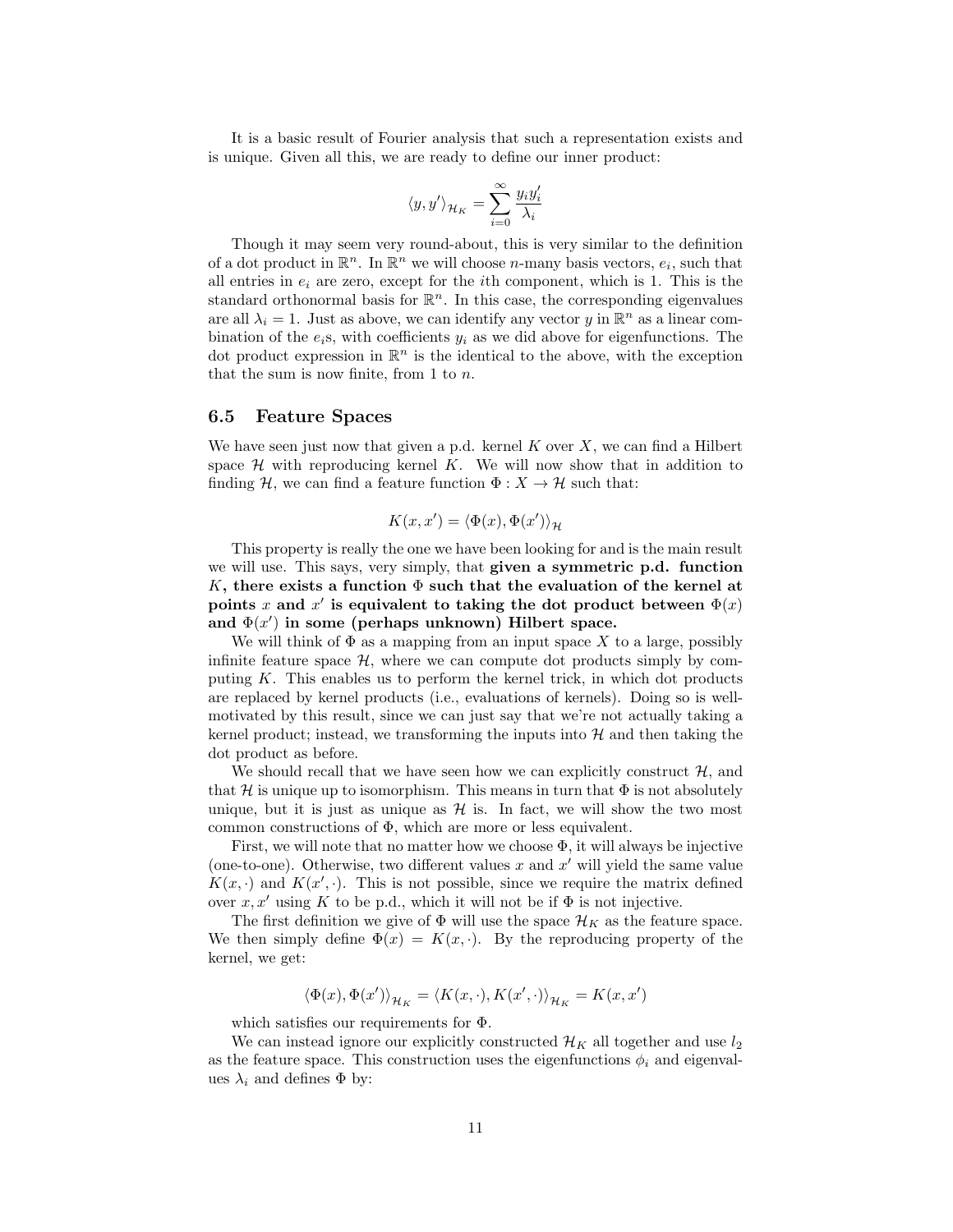$$
\Phi(x) = \left\langle \sqrt{\lambda_i} \phi_i(x) \right\rangle_{i=0}^{\infty}
$$

Now, we can calculate the dot product by:

$$
\langle \Phi(x), \Phi(x') \rangle_{l_2} = \left\langle \left\langle \sqrt{\lambda_i} \phi_i(x) \right\rangle_i, \left\langle \sqrt{\lambda_i} \phi_i(x') \right\rangle_l \right\rangle_{l_2}
$$
  

$$
= \sum_i \sqrt{\lambda_i} \phi_i(x) \sqrt{\lambda_i} \phi_i(x')
$$
  

$$
= \sum_i \lambda_i \phi_i(x) \phi_i(x')
$$
  

$$
= K(x, x')
$$

also as desired.

# 6.6 Further Reading

Good references on RKHSs are hard to find, which is part of the motivation for this document. The Riesz representation theorem is described in most books on functional analysis, including [8]. The original reference for reproducing kernels is [2], but is highly technical and hard to find. Other references include [1] and [11].

# References

- [1] N. Akhiezer and I. Glazman. Theory of Linear Operators in Hilbert Space. Ungar, New York, 1963.
- [2] N. Aronszajn. Theory of reproducing kernels. Transactions of the American Mathematics Society, 68:337 – 404, 1950.
- [3] Christopher J. C. Burges. A tutorial on support vector machines for pattern recognition. Data Mining and Knowledge Discovery, 2(2):121–167, 1998.
- [4] Joseph Doob. Measure Theory. Springer Verlag, 1994.
- [5] David S. Dummit and Richard M. Foote. Abstract Algebra. John Wiley and Sons, second edition edition, 1999.
- [6] Karel Hrbacek and Thomas Jech. Introduction to Set Theory. Marcel Dekker, third edition edition, 1984.
- [7] Thomas W. Hungerford. Algebra. Springer Verlag, eighth edition edition, 1997.
- [8] John K. Hunter and B. Nachtergaele. Applied Analysis. World Scientific Publishing Co., 2001.
- [9] D.J.C. MacKay. Introduction to Gaussian Processes. In C.M. Bishop, editor, Neural Networks and Machine Learning, volume F 168, pages 133 – 165. Springer, 1998.
- [10] Yiannis N. Moschovakis. Notes on Set Theory. Springer Verlag, 1994.